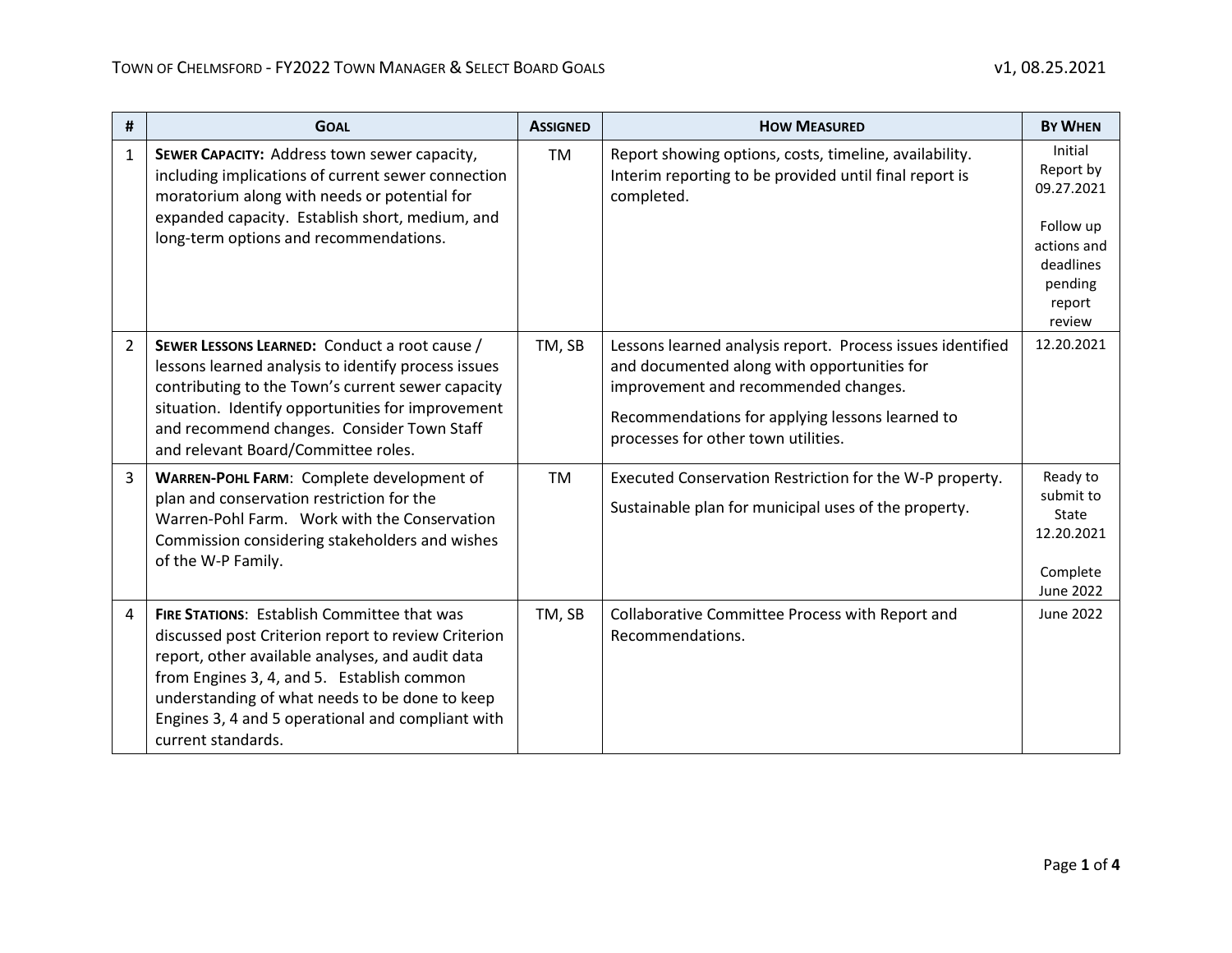| $\pmb{\sharp}$ | <b>GOAL</b>                                                                                                                                                                                                                                                                   | <b>ASSIGNED</b> | <b>HOW MEASURED</b>                                                                                                                                                                                                                         | <b>BY WHEN</b>                                                                                                                                |
|----------------|-------------------------------------------------------------------------------------------------------------------------------------------------------------------------------------------------------------------------------------------------------------------------------|-----------------|---------------------------------------------------------------------------------------------------------------------------------------------------------------------------------------------------------------------------------------------|-----------------------------------------------------------------------------------------------------------------------------------------------|
| 5              | PFAS RICHARDSON ROAD: Continue Evaluation of<br>PFAS issues at 54 Richardson Road. Establish and<br>implement Immediate Response Action plan in<br>compliance with DEP directives.                                                                                            | <b>TM</b>       | Continued responsible evaluation and investigation of<br>PFAS issues.<br>Immediate Response Action Plan (IRA) established with<br>implementation initiated and conducted in accordance<br>with DEP directives.                              | <b>IRA</b><br>Implemen-<br>tation<br>Assessment<br>due to DEP<br>10.11.2021<br>Follow up<br>actions and<br>deadlines<br>per DEP<br>directives |
| 6              | <b>ARPA FUNDS:</b> Establish a process for receiving<br>input on, identifying, and prioritizing uses of<br>American Rescue Plan Act funding                                                                                                                                   | TM, SB          | Process identified including responsible individuals and<br>roles. Implementation initiated.                                                                                                                                                | 11.29.2021                                                                                                                                    |
| 7              | <b>COVID RECURRENCE PREPARATION:</b> Prepare critical<br>factors plan to be acted on should negative<br>pandemic trends escalate.                                                                                                                                             | <b>TM</b>       | Critical factors and actions to take under recurrence<br>surge identified and documented.                                                                                                                                                   | 10.04.2021                                                                                                                                    |
| 8              | <b>RESIDENT COMMUNICATIONS: Identify and implement</b><br>ways to improve communications with residents.<br>Consider what we have learned with respect to<br>effectiveness of current means including the press,<br>the town web site, and social media.                      | TM, SB          | Current communication methods and suggested<br>improvements identified with priorities implemented or<br>initiated depending on complexity.<br>New ways of enhancing communications identified with<br>priorities implemented or initiated. | <b>June 2022</b>                                                                                                                              |
| 9              | <b>MINUTES:</b><br>(a) Refine and document the Select Board<br>minutes process. (SB)<br>(b) Establish a Minutes Policy along with an<br>Education and Enforcement approach for all<br>Boards and Committees to be compliant with<br>Massachusetts' Open Meeting Law. (SB, TM) | SB, TM          | (a) Select Board Minutes process established and<br>documented.<br>(b) Minutes Policy/Guidance established and rolled out.<br>Critical actions for OML compliance identified and<br>completed.                                              | $1st$ Draft<br>11.29.2021                                                                                                                     |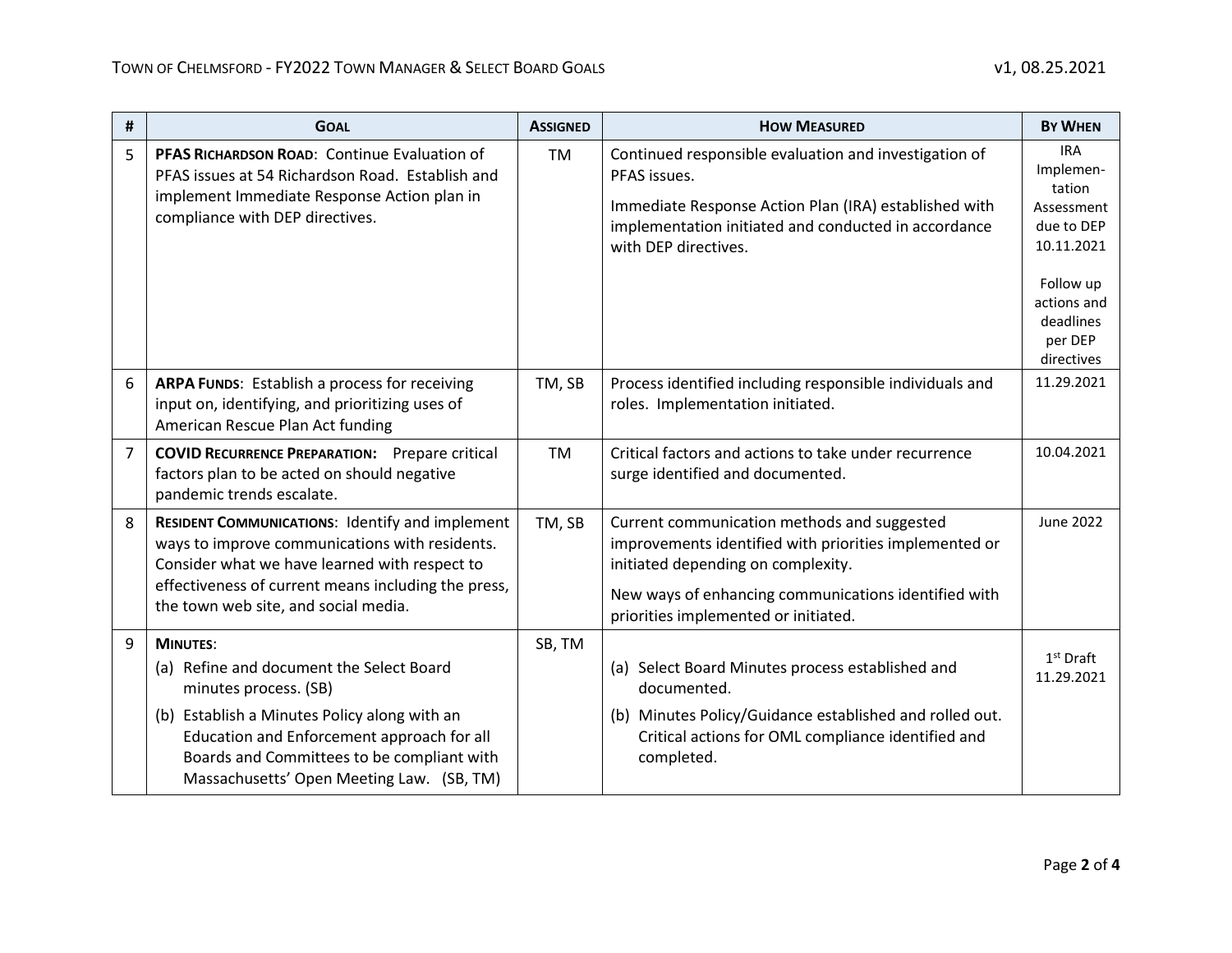| #               | <b>GOAL</b>                                                                                                                                                                                                                                        | <b>ASSIGNED</b> | <b>HOW MEASURED</b>                                                                                                                                                                                                                               | <b>BY WHEN</b>                |
|-----------------|----------------------------------------------------------------------------------------------------------------------------------------------------------------------------------------------------------------------------------------------------|-----------------|---------------------------------------------------------------------------------------------------------------------------------------------------------------------------------------------------------------------------------------------------|-------------------------------|
| 10              | <b>PUBLIC WORKS INFRASTRUCTURE:</b>                                                                                                                                                                                                                | TM, SB          |                                                                                                                                                                                                                                                   |                               |
|                 | (a) Transportation Infrastructure - Conduct<br>Listening Sessions to identify and inform<br>prioritization of actions related to traffic,<br>sidewalks, bike access, etc. toward improving<br>resident safety and quality of life.                 |                 | (a) Two Listening sessions conducted - North Chelmsford<br>and Rest of Town. Resident inputs synthesized with<br>other transportation infrastructure information<br>residing with town staff to establish prioritized plans<br>and actions.       | 10.18.2021                    |
|                 | (b) Establish a prioritized plan for road<br>infrastructure improvements and initiate.                                                                                                                                                             |                 | (b) Road Infrastructure across town assessed and<br>prioritized for improvements. Resources for<br>improvements assessed and improvements initiated.                                                                                              | 11.29.2021                    |
|                 | (c) Establish plan for and execution of DEP<br>Consent Order received as result of March<br>2020 Southwell Pump station failure                                                                                                                    |                 | Plan established and execution initiated. Address all<br>(c)<br>DEP violations cited and final DEP directed consent<br>order compliance actions.                                                                                                  | 11.29.2021                    |
| 11              | <b>GROWTH STRATEGY: Work with the Select Board,</b><br>Planning Board, Finance Committee, School<br>Committee, businesses, residents and other<br>stakeholders to establish a clearer understanding<br>of the desired growth strategy for the town | SB, TM          | Kickoff discussion with four Boards conducted. Process<br>and stakeholders identified. Growth Strategy articulation<br>and development initiated.<br>(Assumes Master Plan completed and MP<br>Implementation Committee appointed by end December) | Jan-Jun<br>2022               |
| 12 <sup>2</sup> | <b>CYBER SECURITY VIGILANCE:</b> Continue efforts in cyber<br>vigilance to protect the town's information and IT<br>infrastructure.                                                                                                                | <b>TM</b>       | Minimum of quarterly reporting on Cyber Security status<br>and measures taken.<br>Define and achieve a standard that ensures a comfort                                                                                                            | Quarterly<br><b>June 2022</b> |
|                 |                                                                                                                                                                                                                                                    |                 | level in the town's cyber protection.                                                                                                                                                                                                             |                               |